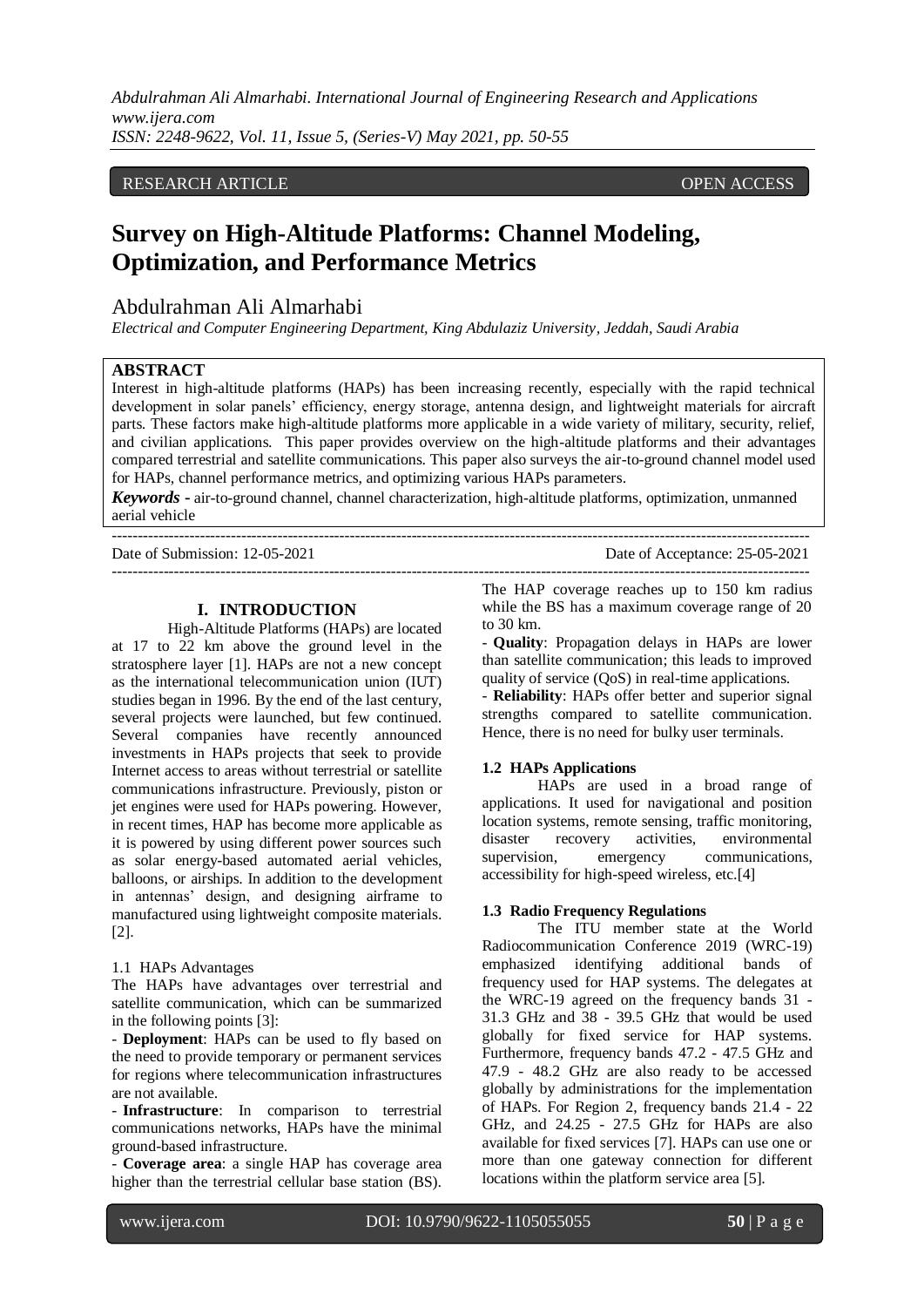# **II. LITERATURE REVIEW**

#### 2.1 HAPs Overview

Among the contributions and surveys in the field of HAPs, this section presents the background of HAPs. The work was done by Karapantazis and Pavlidou in [6] describes channel modeling, features of antennas, transmission, and coding techniques. In [7], Elshaikh et al. describe that HAPs provide lowcost and fast services to many users to access modern wireless communication. Authors highlight challenges and issues of energy sources, modulation, propagation, interference, and antenna designing. Both works also show that HAPs have more benefits as compared to their alternates, such as terrestrial and satellite networks. HAPs can operate individually or with connections with other networks. Avdikos et al. in [8] analyzed different applications of HAPs on different types of networks, such as Such as networks of hybrid communications, networks used for environmental monitoring systems, and intelligent transportation. The paper shows that HAPs have many advantages that can be further expanded and utilized in multiple future applications. Researchers presented concerns about technical issues of links between HAPs, HAPs to satellites or earth stations. Also, the interconnectivity of HAPs with other networks such as terrestrial and satellite networks.

Airborne Communication Networks (ACNs) are heterogeneous networks that use different type of communication systems such as Low-Altitude Platforms (LAPs), HAPs, and satellites to provide communication transport services. Cao et al. in [9] claim that ACNs are good as compared with terrestrial networks, especially in cases where network topologies are frequently changed or more complex connections of communication. This paper describes integrated ACNs, HAPs, and LAPs based networks in detail. It also explains that ACNs are effective in the seamless integration of heterogeneous networks to improve the quality of service.

## 2.2 HAPs Channel Modeling

Channel modeling is a significant factor in making a solution for the communication system. Its techniques play a major role in understanding multiple features such as network protocol and the system's behavior. Dovis et al. in [10] discussed theoretical derivation for channel modeling to develop a link of communication between the platform and terrestrial stations. Multiples effects are discussed, such as modeling of small-scale fading effects. The paper also describes that specific geometry of propagation provides a specific model that applies to the stratospheric channel.

Cuevas-Ru´ız and Delgado-Pen´ın in [11] described the channel modeling in the L band. Multiples conditions are assessed with radio coverage. Paper describes a channel modeled with three states that can provide better representation than the channel modeled with two states. The semi-Markov systems allow taking to account the distribution of fading of each channel state for the model. In this way, the channel model can be better analyzed.

Over time, increasing the efficiency of HAPs led to an increase in the number of services, including the future generation of mobile, access to broadband wireless, navigation, remote sensing, and weather monitoring. Oluseyi in [12] focused on the need for the prediction of quality of channel and propagation of stratospheric. The author discusses four HAPs channel models and their performance based on Bit Error Rate (BER). The results show that the Rician model does not perform well in representing the channel in the presence of noise due to having data scattered near to ground level and hence not counted.

Holis and Pechac in [13] described another HAPs channel model of propagation in different environments. This model divides the link between platform and user into two propagation groups; the first group is a Line-of-Sight (LOS), while the second group represents the Non-Line-of-Sight (NLOS) component. The path loss due to the shadowing was calculated using the uniform theory of diffraction for the NLOS. Results are verified through multiple readings, which are taken from airships situated in different urban areas. Correlation is calculated between both experimental and theoretical data. Krahulec et al. in [14] explained two ways of channel modeling. This system takes real information about the environment of transmission to develop a realistic channel model as much as possible. This information can further be used to update the empirical models as well. Paper claims that a digital elevation map can help update the deterministic channel model's probabilities to get a realistic solution.

Cuevas-Ruiz et al. in [15] described 3-D multipath propagation for a communication system between HAPs and terrestrial users. This model characterizes reflected signals at the receiver end due to signals scattered around the system coverage area. Cumulative Distribution Function (CDF) expresses the delays produced due to scattered signals and the probability of their presence in a system. Paper also claims that with higher delay in a system, bandwidth of coherence decreases, and a limited spectrum can be linear. This model was evaluated using Quadrature Phase Shift Keying (QPSK) based modulation and BER. The paper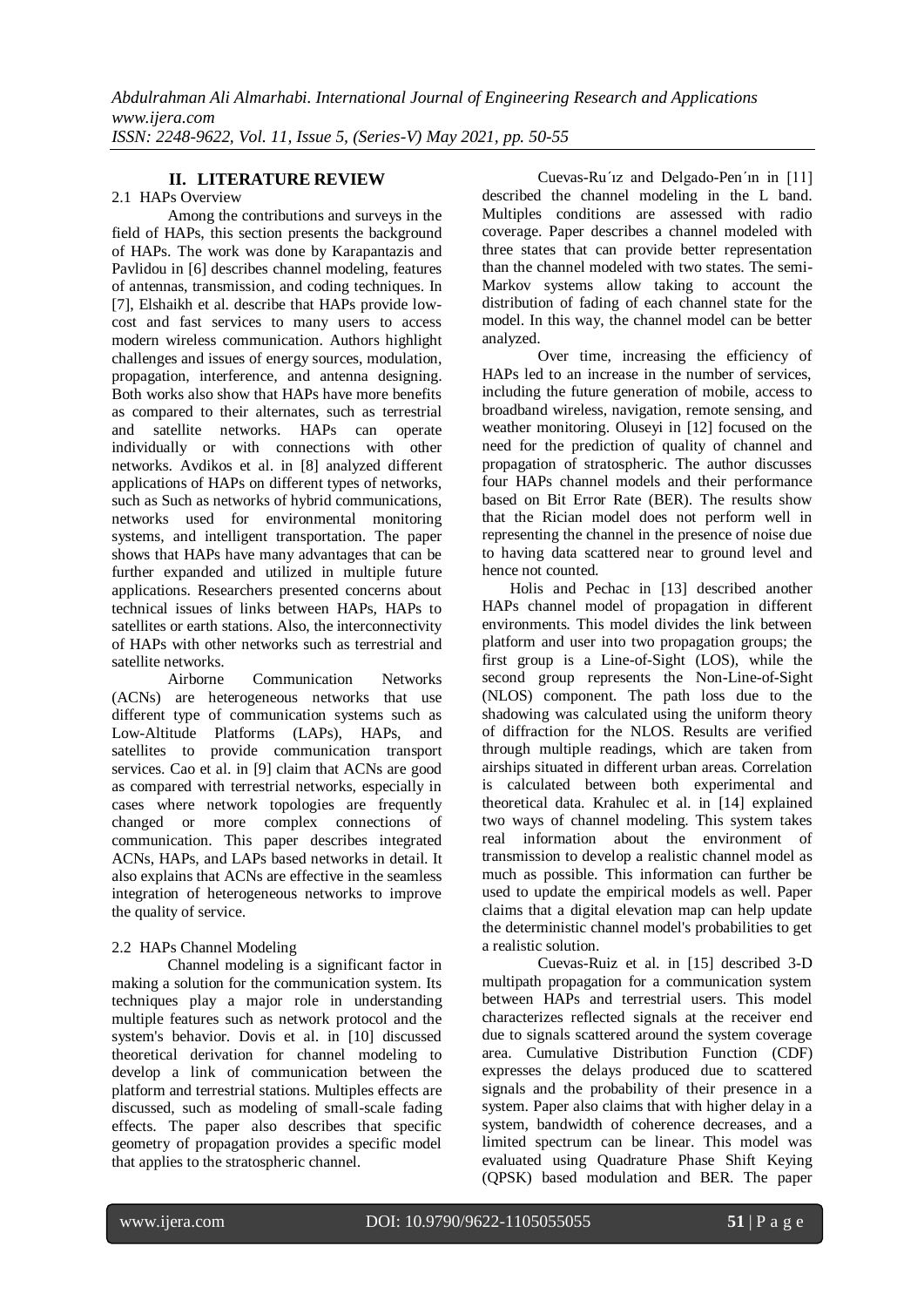shows that the elevation angle is the main feature of channel modeling.

Hasirci and Cavdar in [16] run model under four propagation environments (suburban, urban, dense urban, and urban high rise). The elevation angle is the primary function of models, along with Rayleigh and Ricean propagation factors. Correlation coefficients between different models and fade depth are calculated to study the effects of parameters on the model. This model contains cases of LOS and NLOS between HAPs and user end.

Aamir and Qamar in [17] integrate the channel models of HAPs, satellite, and terrestrial networks and analysis the performance of Multi-Input and Multi-Output (MIMO) channels by applying multiple antenna systems. At the first stage, different scenarios comprise of geosynchronous equatorial orbit satellite and some HAPs are considered, and then Land Mobile Satellite (LMS) with HAPs and then MIMO based channel model is constructed. Different system designing parameters are analyzed and performances are evaluated, which shows that proposed systems are better than conventional networks that combine terrestrial and satellite networks.

Zheng et al. in [18] described multipath fading and the effects of the attenuation of rain, cloud, and gas absorption on HAPs communication link with the ground station. It also discusses Rician fading using QualNet network simulator. Results show these elements have a clear impact on the performance, especially the packet delivery rate.

Ding et al. in [19] proposed a time-varying model of a channel to characterize continuous time properties of the transferring process. The geometric structure is first constructed, which is used to access the characteristic of the LOS and propagation path of ground reflection in the cases transferring process. Ground node's velocity and position are functions of continuous time. Furthermore, the value of the transition model factors is suggested with a dynamic scenario with respect to the stochastic tap delay line model and measured data.

Liu et al. in [20] described the properties of near space HAPs with a fast time-varying channel. The mathematical model of the link budget and channel model of the wireless communication network is suggested. BER with varying elevation angles and SNR are analyzed as well. The angle of elevation of the HAPs communication link decreases with an increase in BER. With an increase in bit power and Power Spectral Density (PSD) of thermal noise, the BER of HAPs communication link decreases. The paper also shows that BER in the coding case is better as compared with un-coded.

Apart from getting HAPs access in urban areas, HAPs provide a broadband wireless

connection to rural areas. It is also a fact that getting Channel State Information (CSI) for HAPs at high altitudes is hard. Sudheesh et al. in [21] discussed the Interference Alignment (IA) method to get maximum sum-rate in HAPs based communications without CSI. Various antenna tethered balloon-based relay is used between various drones of HAPs and ground stations to analyze IA. This network system uses MIMO in a closed-form. Results show that the proposed system provides maximum sum-rate in HAPs based communications without CSI. The optimum altitude of the balloon is accessed to get the maximum sum-rate.

Qiu et al. in [22] proposed architecture for hierarchical network using software-defined networking to integrate cross-layer HAPs and LAPs with terrestrial networks to improve and increase the coverage for areas still underserved. The paper also proposes an architecture of a network of integrated air-ground and discusses its properties and advantages. Potential application cases are identified due to which the performance of conventional terrestrial networks can further be improved. Zakaria et al. in [23] proposed technique for joint transmission using coordinated Multi-Point (JT-CoMP) to increase the efficiency of terrestrial networks. The optimum solution is to balance the loss of capacity and Carrier to-Interference plus Noise Ratio (CINR) gain. Two techniques of identifying CoMP and non-CoMP users are used, which depend on thresholds of centralized and flexible CINR techniques. Paper claims that the flexible CINR threshold method provides a balance between loss and CINR gain.

Lin et al. in [24] proposed beam forming based solution for integrated satellite and HAPs networks. The multi-beam satellite and HAPs have the same millimeter waves spectrum. Weighted Tchebycheff method is discussed, and an optimized solution for multiple objectives is formulated to minimize the total transmit power and sum-rate along with fulfilling limitations of the QoS at both earth and mobile stations. Paper also uses CSI carrying incomplete angular information to get a comparatively simple discretization method to convert limitations and objective function of nonconvex to convex form. The combined scheme of monotonic optimization and algorithm for iterative penalty function are discussed to get weight vectors of beam forming.

| <b>Table 1: Channel modeling</b> |  |
|----------------------------------|--|
|----------------------------------|--|

|  | Ref.   Frequency   Sounding |                                                                         |
|--|-----------------------------|-------------------------------------------------------------------------|
|  | $[10]$ 2 GHz                | small-scale<br>fading.<br>frequency-flat Rician, power<br>delay profile |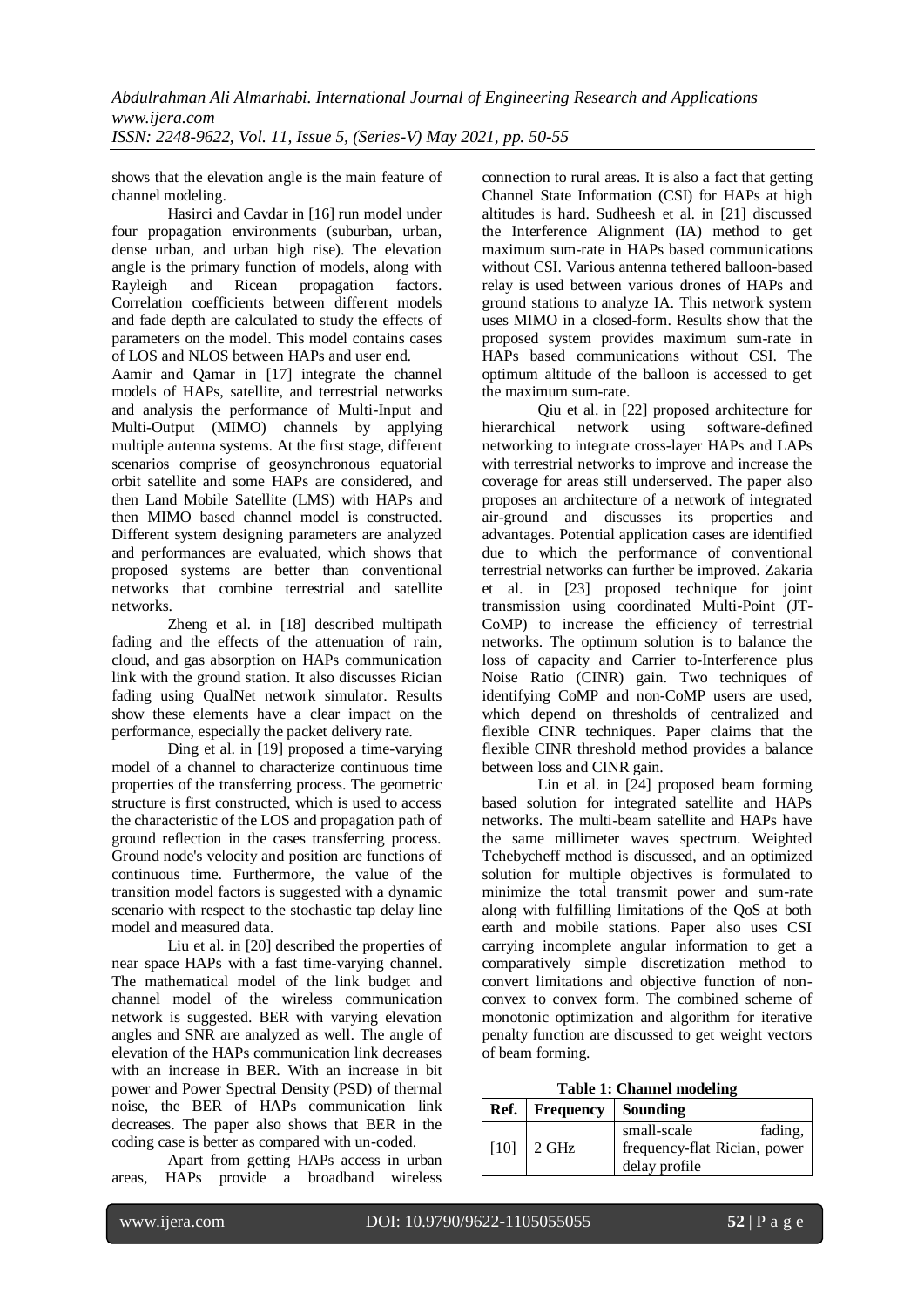| ISSN: 2248-9622, Vol. 11, Issue 5, (Series-V) May 2021, pp. 50-55 |  |  |  |  |  |
|-------------------------------------------------------------------|--|--|--|--|--|
|-------------------------------------------------------------------|--|--|--|--|--|

| $[13]$ | 2/3.5/5.5<br><b>GHz</b>         | shadowing path loss,<br>elevation dependent channel,<br>ITU statistical parameter                       |
|--------|---------------------------------|---------------------------------------------------------------------------------------------------------|
| $[14]$ | Ka band                         | channel modeling using<br>DEM (Digital Elevation<br>Map), Loo model                                     |
| $[15]$ | 2 GHz                           | multipath propagation,<br>Rician, Rayleigh                                                              |
| $[16]$ | 2/2.5/3.5<br><b>GHz</b>         | statistical model depends on<br>elevation angle, path loss                                              |
| $[17]$ | millimeter<br>frequency<br>band | MIMO channel, Integrated<br>terrestrial/HAPs/satellites<br>system.                                      |
| $[18]$ | 10/15/20/2<br>5 GHz             | small-scale fading, path loss,<br>attenuations due to cloud,<br>rain, and gaseous absorption            |
| $[19]$ | 1.4 GHz                         | time-varying transition<br>channel model, multipath<br>fading, Rician, delay spread                     |
| $[20]$ | 48 GHz                          | Rayleigh channel in urban<br>areas and Rician channel in<br>suburban environments,<br>sum-rate analysis |
| $[21]$ | 49 GHz                          | fast time-varying channel,<br>HAPs link budget                                                          |

# 2.3 HAPs Performance

Asvial in [25] proposed a traffic model along with analysis with HAPs systems. Methods of handling prioritized and non-prioritized call traffic are discussed. The prioritized method allows queuing of handoff attempts for assigning a channel in each spot beam of HAPs. In contrast, the nonprioritized method contains no difference between both call attempts and handoff attempts. Iskandar and Putro in [26] proposed a method for predicting the Rician channel K factor for HAPs communications. The HAP was simulated with an object carrying the transmitter floating on a earth's surface used to collect experimental data to estimate the K value for the multipath channel. They used the moment-based method to describe channel's characteristics for HAPs in a broad elevation angle interval. High-speed WiMAX performance simulated over estimated channels for HAPs communication. Results show that when the elevation angle is less than 40 degrees, it fails to achieve desired performance over the HAPs channel for high-level WiMAX services.

Mingxianget al. in [27] studied the performance of propagation wireless link, HAPs coverage area, and partition scheme of multiple spot beam cell for HAPs communications. The researchers suggested three partition schemes of the cell for different scenarios in the HAPs system. The performance of the propagation wireless link and the suitable scenario for each partition scheme were

suggested using numerical calculation and computer simulation analysis. Adnan et al. in [28] studied the performance of HAPs based on the geometricalstatistical. They observe that the Gaussian channel always provides a lower SNR. In the same modulation order, SNR not affected if it is coded or uncoded. In addition, the Rayleigh channel has higher SNR and this leads to weak output. Smartphones can get direct access to HAPs based mobile communications services, which terrestrial networks use for mobile communications with 4G and 5G in the future. The cellular system requires reusing one-cell frequency, such as terrestrial mobile communications to increase coverage and capacity. HAPs can be used to provide multiple numbers of cells depending on the type of HAPs system and UAVs system, differing from terrestrial base stations with a maximum of six sectors. Shibata et al. in [29] proposed an optimization method for the cell configuration for HAPs based cellular systems integrated with Long Term Evolution (LTE) that can be used whatever the number of cells. Paper claims that cell configuration with antenna parameters can provide different numbers of cells that HAPs can serve.

# 2.4 HAPs Optimization

Ganhao et al. in [30] optimized the energy per useful packet on Time Division Multiple Access (TDMA) HAPs channel. The proposed work used a multi-rate turbo-code to support a Hybrid Automatic Repeat Request (HARQ) code to analyze performances of successfully received energy per packet, packet, delay, and goodput. The results show that the energy per useful packet decreases for a lower energy bit since no losses occurred when the number of transmissions per packet increases. This leads to extend the life of the wireless terminals because less transmitter power is required.

When using the ordinary Transmission Control Protocol (TCP) with the HAPs and satellite networks, some problems arise due to the nature of these networks, which is represented in long propagation delay, high BER, large Bandwidth-Delay Product (BDP), and traffic diversity. These problems are related to notification and control of congestion, the reason for packet loss recognition. Weiqiang et al. [31] proposed TCP-HAPs to solve these problems.

Both HAPs and terrestrial systems share the frequency band of 5.850 - 7.075 GHz by operating in the adjacent channel frequency band. Mokayef et al. in [32] discussed the performance of uplink and downlink communications of both systems. They also discussed the interference caused by HAPs into terrestrial systems as a function of distance from nadir point toward the HAPs ground station.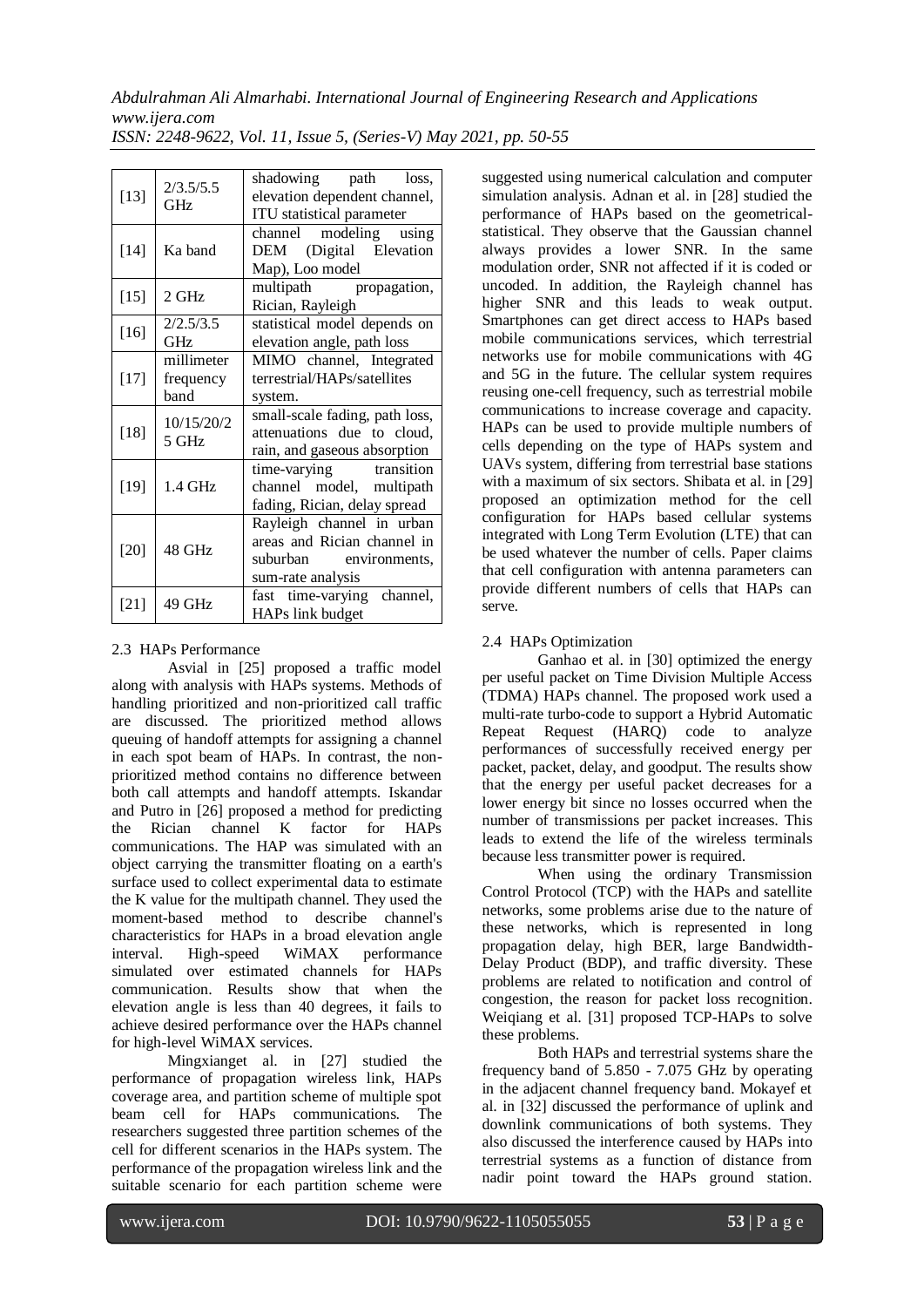*Abdulrahman Ali Almarhabi. International Journal of Engineering Research and Applications www.ijera.com*

*ISSN: 2248-9622, Vol. 11, Issue 5, (Series-V) May 2021, pp. 50-55*

Coexistence performance is accessed, which is based on the CINR of the victim link.

# **III. CONCLUSION**

This paper provides a literature review of the air-to-ground propagation channel modeling used for HAPs, channel performance metrics, and optimizing various HAPs parameters.

#### **REFERENCES**

- [1]. A. Ibrahim and A. S. Alfa, "Optimizing radio resources for multicasting on high-altitude platforms," *EURASIP Journal on Wireless Communications and Networking, vol. 2019, no. 1, p. 213, 2019*.
- [2]. T. Mahapol, "Design and optimisation of a power efficient highaltitude platform for equatorial operation," *IEEE Transportation Electrification Conference and Expo, Asia-Pacific (ITEC Asia-Pacific). IEEE, 2018, pp. 1–8.*
- [3]. A. Mohammed, A. Mehmood, F. N. Pavlidou, and M. Mohorcic, "The role of high-altitude platforms (HAPs) in the global wireless connectivity," *Proceedings of the IEEE, vol. 99, no. 11, pp. 1939–1953, 2011*.
- [4]. A. A. Ahmed Ibrahim, "Optimization Methods for User Admissions and Radio Resource Allocation for Multicasting over High Altitude Platforms", *River Publishers, 2018.*
- [5]. ITU-R, "Deployment and technical characteristics of broadband high altitude platform stations in the fixed service in the frequency bands," *vol. 0, 2018*.
- [6]. S. Karapantazis and F. Pavlidou, "Broadband communications via high-altitude platforms: A survey", *IEEE Communications Surveys Tutorials, vol. 7, no. 1, pp. 2–31, 2005*.
- [7]. Z. Elshaikh, R. Islam, A. Ismail, and O. Khalifa, "High altitude platform for wireless communications and other services", *International Conference on Electrical and Computer Engineering, 2006, pp. 432–438.*
- [8]. G. Avdikos, G. Papadakis, and N. Dimitriou, "Overview of the application of high altitude platform (hap) systems in future telecommunication networks", *10th International Workshop on Signal Processing for Space Communications, 2008, pp. 1– 6.*
- [9]. X. Cao, P. Yang, M. Alzenad, X. Xi, D. Wu, and H. Yanikomeroglu, "Airborne communication networks: A survey", *IEEE Journal on Selected Areas in Communications, vol. 36, no. 9, pp. 1907– 1926, 2018*.
- [10]. F. Dovis, R. Fantini, M. Mondin, and P. Savi, "Small-scale fading for high-altitude platform (hap) propagation channels", *IEEE Journal on Selected Areas in Communications, vol. 20, no. 3, pp. 641–647, 2002*.
- [11]. J. L. Cuevas-Ruiz and J. A. Delgado-Penin, "Channel modeling and simulation in haps systems", *European Wireless, pp. 24–27, 2004*.
- [12]. A. A. O. OLADIPO, Stratospheric propagation and haps channel modeling, 2007.
- [13]. J. Holis and P. Pechac, "Elevation dependent" shadowing model for mobile communications via high altitude platforms in built-up areas", *IEEE Transactions on Antennas and Propagation, vol. 56, no. 4, pp. 1078–1084, 2008*.
- [14]. J. Krahulec, S. Marchevsky, and L. Macekova, "Communication channel model simulated using digital elevation maps and modified deterministic loo model", *International Conference Radioelektronika, 2009, pp. 103–106*.
- [15]. J. L. Cuevas-Ruiz, A. Aragon-Zavala, G. A. Medina-Acosta, and J. A. Delgado-Penin, "Multipath propagation model for high altitude platform (hap) based on circular straight cone geometry", *International Workshop on Satellite and Space Communications, 2009, pp. 235–239*.
- [16]. Z. Hasirci and I. H. Cavdar, "Propagation modeling dependent on frequency and distance for mobile communications via high altitude platforms (haps)", *International Conference on Telecommunications and Signal Processing (TSP), 2012, pp. 287–291*.
- [17]. H. Aamir and U. Qamar, "Mimo channel modeling for integrated high altitude platforms, geostationary satellite/land mobile satellite and wireless terrestrial networks", *Space Technol, vol. 3, pp. 19–26, 2013. 6*
- [18]. Y. Zheng, Y. Wang, and F. Meng, "Modeling and simulation of pathloss and fading for airground link of haps within a network simulator", *International Conference on Cyber-Enabled Distributed Computing and Knowledge Discovery, 2013, pp. 421–426*.
- [19]. Y. Ding, Y. Xiao, J. Xie, and T. Zhang, "A time-varying transition channel model for airground communication", *IEEE/AIAA 36th Digital Avionics Systems Conference (DASC), 2017, pp. 1–8*.
- [20]. X. Liu, H. Liu, C. Liu, and Y. Luo, "Timevarying communication channel high altitude platform station link budget and channel